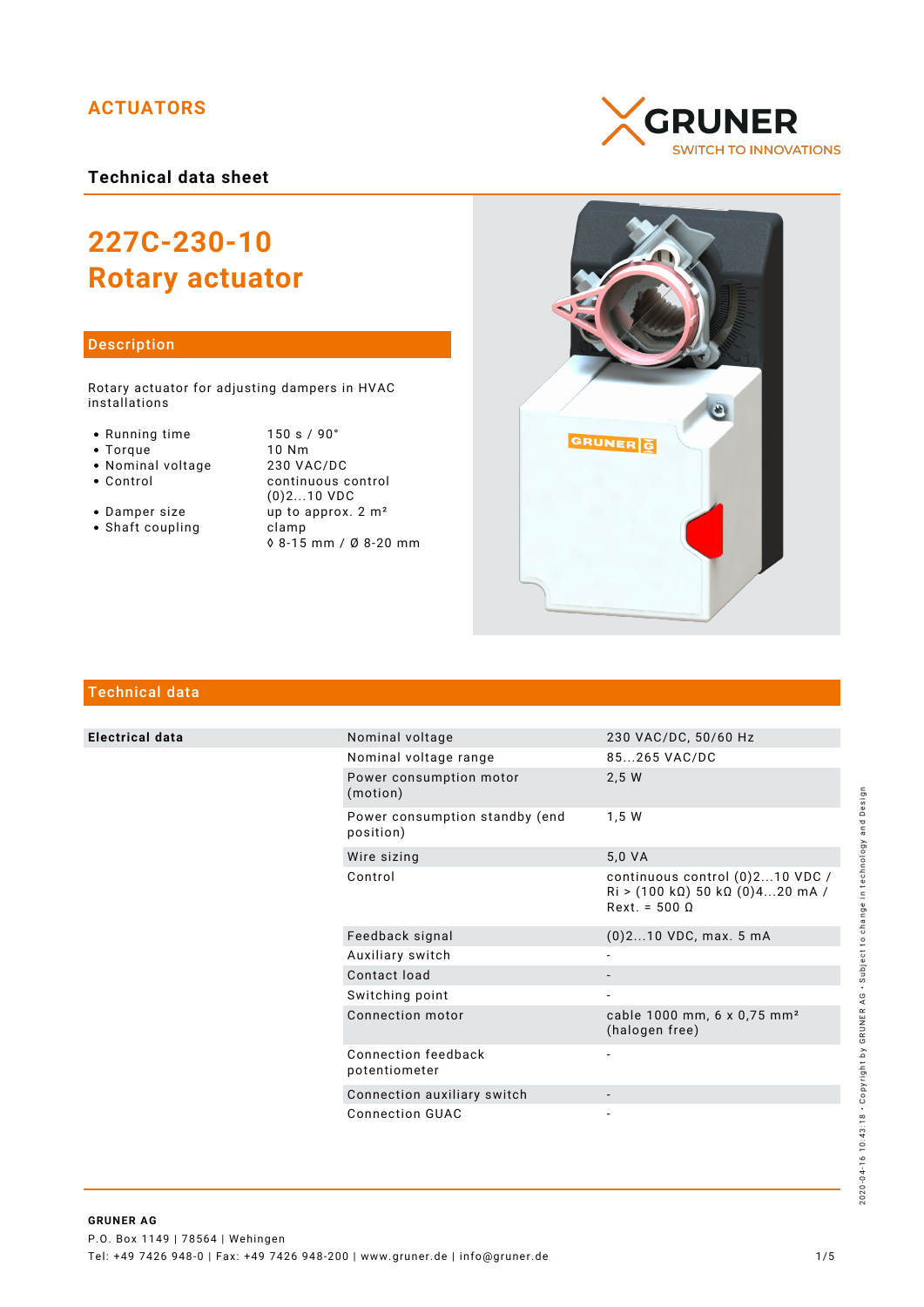

| <b>Technical data</b>      |                                         |                                                                                                             |  |
|----------------------------|-----------------------------------------|-------------------------------------------------------------------------------------------------------------|--|
|                            |                                         |                                                                                                             |  |
| <b>Functional data</b>     | Torque                                  | 10 Nm                                                                                                       |  |
|                            | Damper size                             | up to approx. 2 m <sup>2</sup>                                                                              |  |
|                            | Synchronised speed                      | ±5%                                                                                                         |  |
|                            | Direction of rotation                   | selected by switch                                                                                          |  |
|                            | Manual override                         | gearing latch disengaged with<br>pushbutton, self-resetting                                                 |  |
|                            | Angle of rotation                       | 0°max. 95° can be limited with<br>adjustable mechanical end stops                                           |  |
|                            | Running time                            | 150 s / 90°                                                                                                 |  |
|                            | Sound power level                       | $<$ 35 dB(A)                                                                                                |  |
|                            | Shaft coupling                          | clamp $\Diamond$ 8-15 mm / Ø 8-20 mm                                                                        |  |
|                            | Position indication                     | mechanical with pointer                                                                                     |  |
|                            | Service life                            | $> 100000$ cycles $(0^{\circ}95^{\circ}0^{\circ})$<br>> 1 500 000 partial cycles (max.<br>$\pm 5^{\circ}$ ) |  |
|                            |                                         |                                                                                                             |  |
| <b>Safety</b>              | Protection class                        | II (double insulation)                                                                                      |  |
|                            | Degree of protection                    | IP 54 (cable downwards)                                                                                     |  |
|                            | <b>EMC</b>                              | CE (2014/30/EU)                                                                                             |  |
|                            | LVD                                     | CE (2014/35/EU)                                                                                             |  |
|                            | <b>RoHS</b>                             | CE (2011/65/EU - 2015/863/EU -<br>2017/2102/EU)                                                             |  |
|                            | Mode of operation                       | Typ 1 (EN 60730-1)                                                                                          |  |
|                            | Rated impulse voltage                   | 4 kV (EN 60730-1)                                                                                           |  |
|                            | Control pollution degree                | 3 (EN 60730-1)                                                                                              |  |
|                            | Ambient temperature normal<br>operation | $-30^{\circ}$ C +50 $^{\circ}$ C                                                                            |  |
|                            | Storage temperature                     | $-30^{\circ}$ C +80 $^{\circ}$ C                                                                            |  |
|                            | Ambient humidity                        | 595% r.H., non condensing (EN<br>$60730-1)$                                                                 |  |
|                            | Maintenance                             | maintenance free                                                                                            |  |
|                            |                                         |                                                                                                             |  |
| <b>Dimensions / Weight</b> | Dimensions                              | 117 x 67 x 89 mm                                                                                            |  |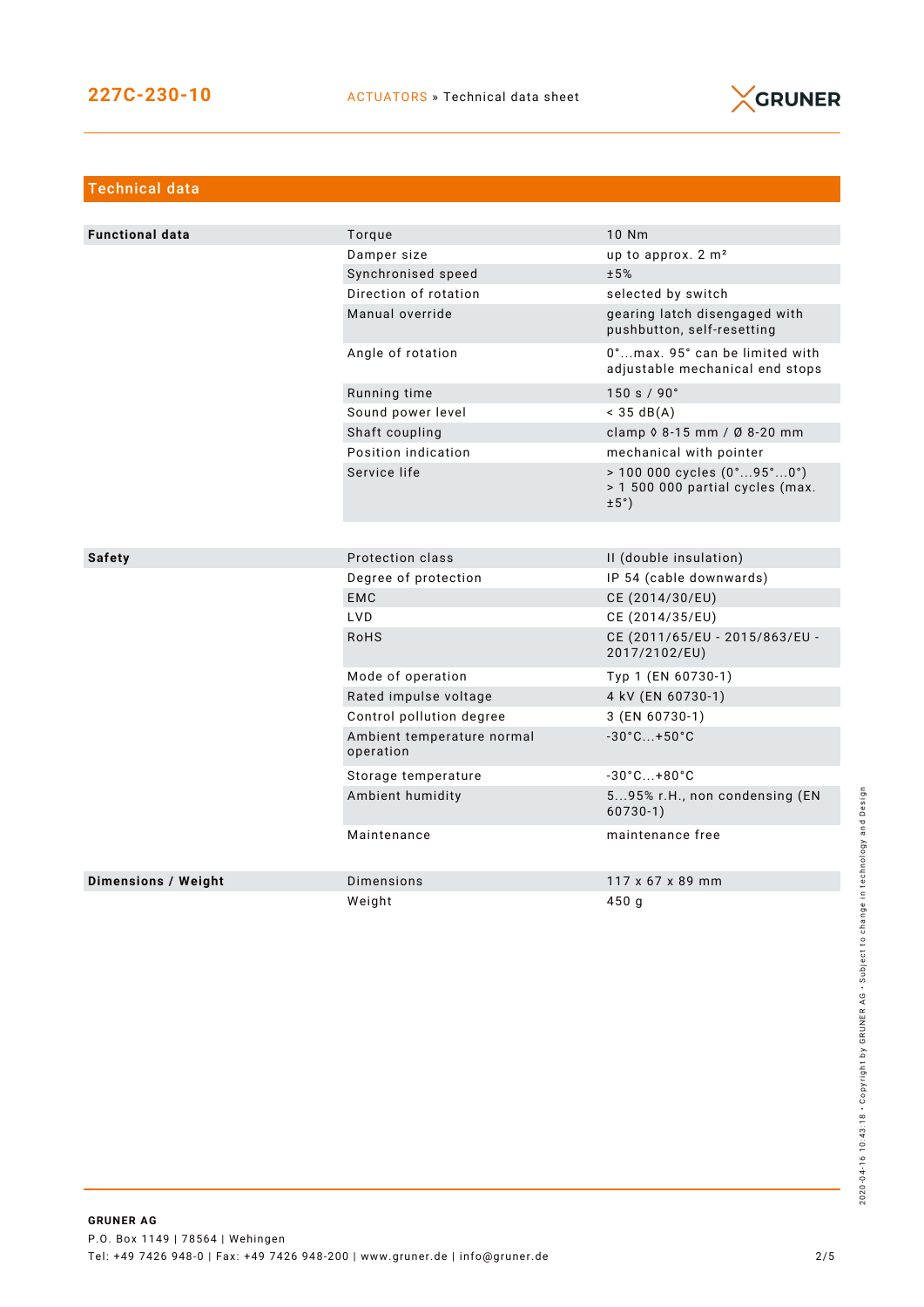

## Functionality / Properties

#### **Operating mode**

Connect power supply to wire 1+2 of two wire cable, a reference signal Y to wire 3 in range of (0)2...10 VDC and ground from reference/feedback signal to wire 4 of four wire cable, actuator drives to its specified position. The actual damper position (0...100%) is a feedback signal U on wire 4 of four wire cable for example to share with other actuators.

The actuator is overload-proof, requires no limit switches and automatically stops, when the end stop is reached.

#### **Direct mounting**

Simple direct mounting on the damper shaft with a clamp, protection against rotating with enclosed anti-rotation lock or rather at intended attachment points.

#### **Manual override**

Manual override with selfresetting pushbutton possible (the gear is disengaged as long as the button is pressed).

#### **Mode switch**

Mode switch with five positions at the housing:

2-10 R: rotary direction right 2-10

VDC 0-10 R: rotary direction right 0-10 VDC

Adp: adaption

0-10 L: rotary direction left 0-10 VDC

2-10 R: rotary direction left 2-10 VDC

#### **Adaption drive**

- Actuator power off
- Setting the mechanical end stops
- Actuator power on
- Adaption enable
- Actuator drive to position 0
- Actuator drive to position 1
- Adaption disable, if desired angular range reached or rather if actuator reached endstop
- "Y" refers to the measured angular range

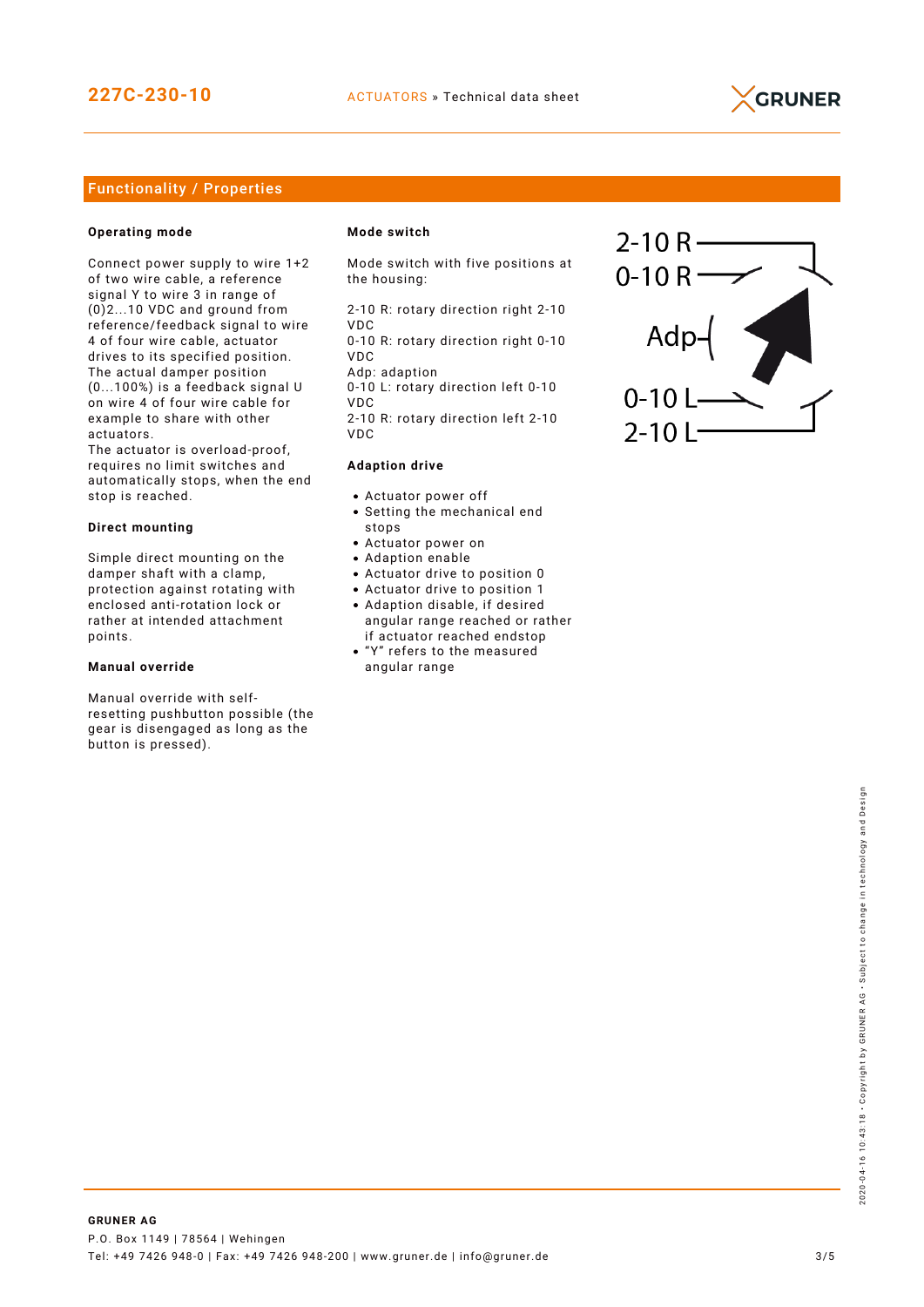3

Wŀ

⊿

Gľ



# Connector / Security Note



### **Safety remarks**

- Caution: power supply voltage!
- The device is not allowed to be used outside the specified field of application, especially in airplanes.
- It may only be installed by suitably trained personnel. Any legal regulations or regulations issued by authorities must be observed during assembly.
- The device may only be opened at the manufacturer´s site.
- The device is not allowed to be disposed of as household refuse. All locally valid regulations and requirements must be observed.
- When calculating the required torque, the specifications supplied by the damper manufacturer´s (crosssection, design, installation site), and the air flow conditions must be observed.